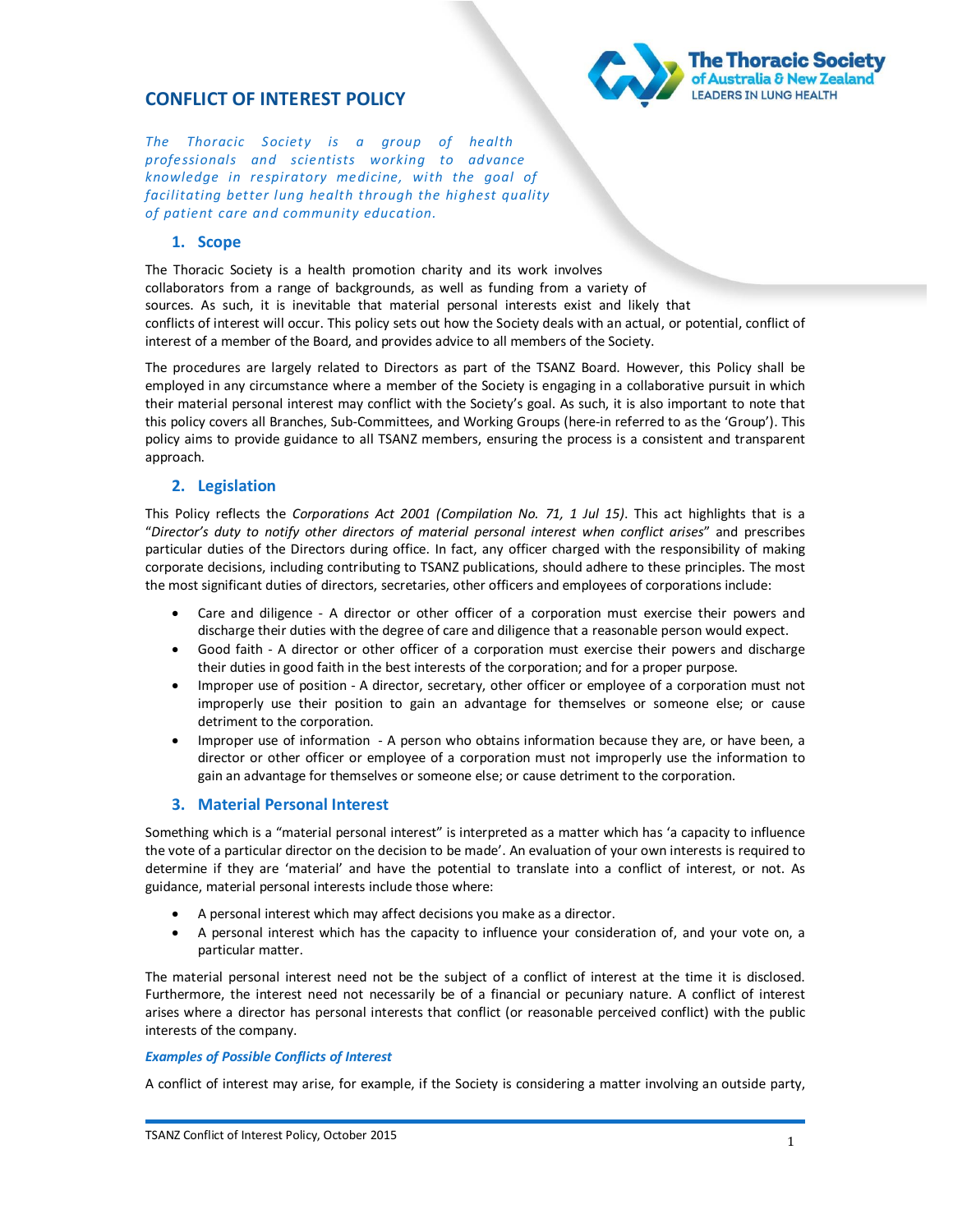# **CONFLICT OF INTEREST POLICY**

and a member of the Society (or their spouse, child, etc):

- · is an employee or consultant of that outside party,
- · holds shares (etc) in that party,
- · is an office holder of that party,
- · has received a research grant from that party,
- · receives travel grants, conference expenses, gifts or hospitality from that party, or
- · is applying for any of those things.

In each of those cases, the existence of the outside relationship *may* influence how the member acts or votes on the Society group.

### **4. Responsibility to disclose material personal interests**

Directors have a legal obligation to give and update notices of their material personal interests to all Directors of the Board. Legally, this notice may be given at any time, whether it relates to current company affairs at the time, or not. It is the Policy of the Thoracic Society for each Director to complete and sign the Declaration of Interest form upon appointment, or at the beginning of each year. These forms will be kept confidentially in the TSANZ office. This Declaration of Interest is a standing notice, however Directors will still be asked to disclose at the commencement of each meeting if they have a conflict of interest in relation to any of the items on the meeting agenda.

*Any member* of the Society has a duty to inform any Branch, Sub-Committee, Working Party or group which they are participating in, through the Chair / Convener of the group, of any actual or potential conflict of interest which they may face in relation to the work of the group, and the nature of the conflict. Some potential conflicts will prove to be non-material and this outcome will be established by the group. Members contributing to publications must complete a separate TSANZ Authors Declaration of Interest form and any potential conflicts of interest considered by the leader of the group before work on the publication is undertaken.

## **5. Register of Material Personal Interest Declarations**

All board members should consider if they have a material personal interest which has the potential to be a conflict of interest during their tenure. If a director has a material personal interest then a standing notice should be raised. The standing notice should record details of:

- · the nature and extent of the interest
- · if applicable, the date upon which the interest arose, and
- how the interest relates, or may relate, to the affairs of the company.

#### *Notification of conflict by other members of a Society group*

If a member(s) of the Group believe(s) that another member may have a conflict of interest which should be disclosed but has not been, he or she is entitled to raise this matter with the Group. The members of the Group may request that the person be subject to the processes that apply when a conflict of interest has been declared.

In such a situation, the most prudent course initially is for the member to leave the meeting room so that the remaining members can decide (in the absence of the member with the alleged conflict) whether to hear and determine the matter in the absence of that member. This would clearly avoid the member having an influence on the outcome.

### **6. Handing a Conflict of Interest**

The Group will establish if a material personal interest is in conflict with the company proceedings on a case by case basis. The Chair will be responsible for facilitating the evaluation of the material personal interest by the remaining meeting members, to assess whether a conflict of interest exists and if it is significance, or warrants any action or exclusion of the member from that topic.

If the potential conflict involves the Chair, they should vacate the Chair after disclosure of their potentially